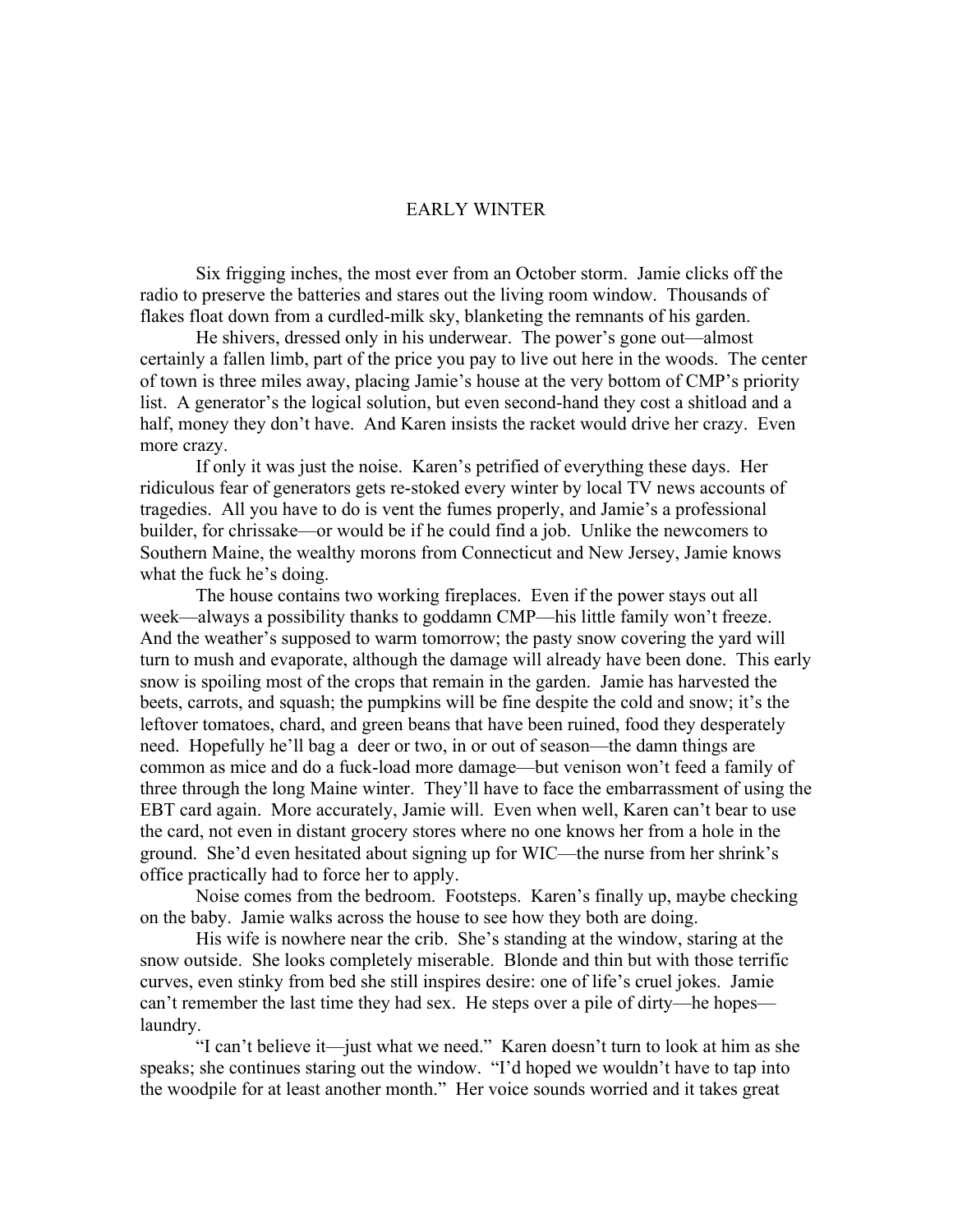effort to recall her sounding any other way. At least she's not sobbing; nothing makes Jamie feel more helpless than when Karen's crying.

He goes to the crib to check on the baby. Aimee, the only contented member of the family, is still fast asleep. Jamie listens to her little baby snores then sniffs the warm air surrounding her body. Aimee probably is wet, but nothing worse; he'll change her when she wakes. He strains to remember what hour he'd last fed her, sometime in the middle of the night. Thanks to WIC there's plenty of powdered formula and jars of baby food in the cupboard—even if the power stays out awhile feeding Aimee won't be a problem. He watches Karen hurriedly dress. She hoists on three additional layers of clothing over the sweats she hasn't removed for the past two days, an excessive touch, with the house still solidly in the fifties. Cool, maybe, but far from frigid.

"What are we going to do? There's no way the wood's going to last through the winter." A note of dread creeps into Karen's voice, and Jamie feels his stomach clench. "What will we do when February arrives? Things are different now, Jamie; we have to keep the house warm for the baby."

He studies his wife, trying not to be too obvious. The circles around her eyes aren't deep, and so far at least Karen's expression suggests anxiety rather than despair. Maybe the new pills are working. Early that morning he got up to piss and asked in a low voice if Karen was awake. She hadn't responded: a good sign, a very good sign. Insomnia is the most concerning of the red flags; lack of sleep is what pushed Karen over the edge last time.

"I'll chop more wood today. If we store it near the fireplace it should dry out by Christmas."

Karen doesn't answer so Jamie laces up his boots. He might as well start right away. According to the radio the snow will end soon and his taking action might help Karen relax. Since her suicide attempt, keeping her well is Jamie's number one priority. Keeping them both well, Karen and Aimee. A little strenuous labor will warm him better than a working furnace.

"Make sure Starbucks doesn't get out," Karen warns. "He doesn't realize winter has arrived."

Starbucks is Karen's useless marmalade, an aging orange cat predating their relationship. Karen adores the damn thing, insists his purring helps her fall asleep. She didn't allow Jamie to replace Boris when he had died the previous winter; barely pregnant, but already heading downhill, Karen worried a new dog might attack the coming baby, something Jamie's never heard of in his entire life, even though virtually all his neighbors keep at least one or two mutts. Boris was a big help; he used to alert them to visitors and kept the foxes and raccoons out of the chicken coop. Starbucks won't even chase mice from the kitchen.

Karen's not a country girl. She was born and raised in Maplewood, New Jersey, which Jamie figures is the reason she's willing to keep such a useless pet.

"Why are you taking your gun? It isn't deer season." Karen points to the leveraction twenty-two he always brings along on trips to the woods.

"I might come across that damn fox."

A hen went missing the previous week and Jamie found fox scat near the coop. Karen hates killing anything: she only tolerates his deer-hunting because they need the free meat and she's scared shitless of ticks. The local news often warns against Lyme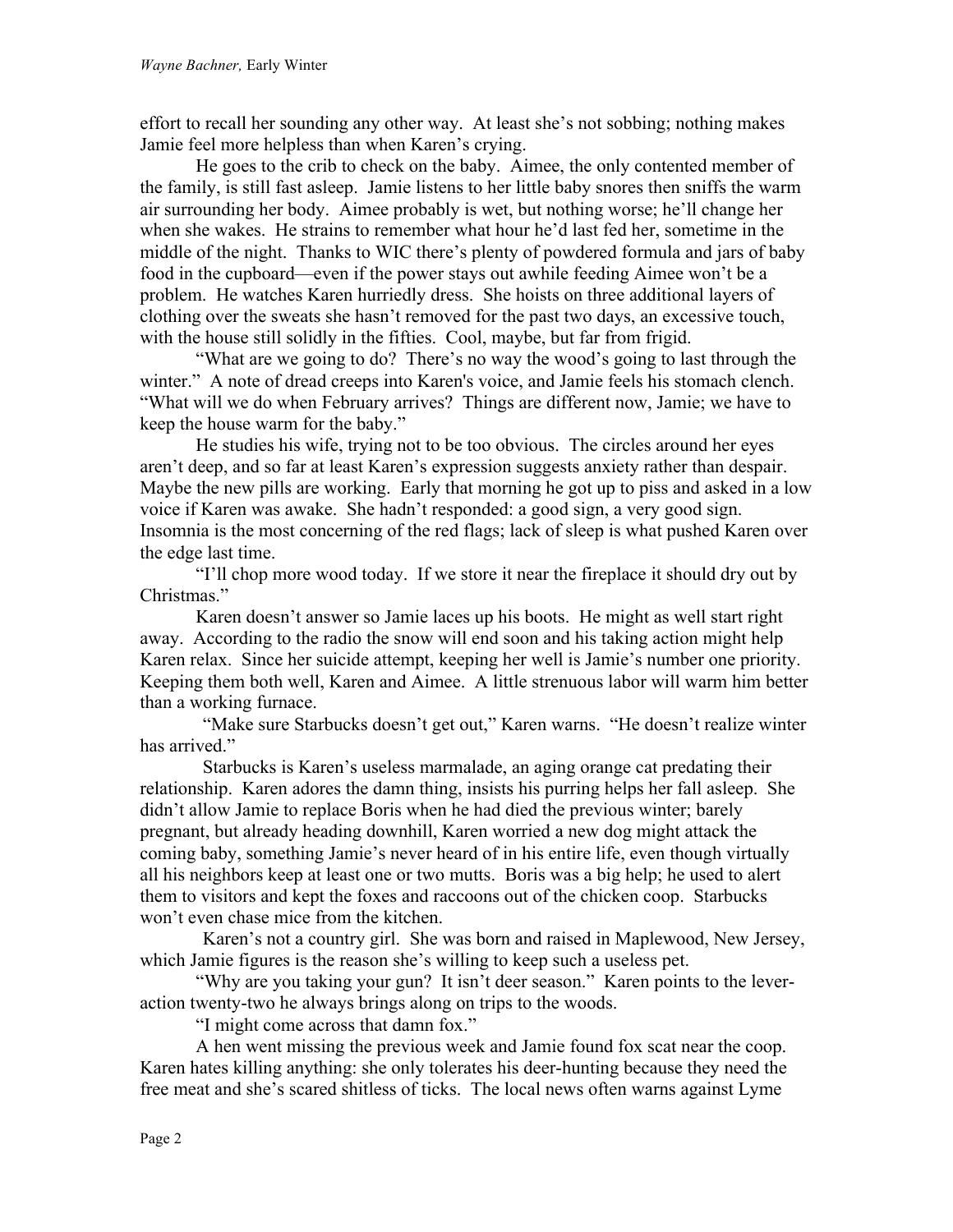disease.

"He'll stand out against the snow. It will be an easy shot."

*"I don't want you to shoot the fox, Jamie. I don't want any more bad karma."* 

Jamie closes his eyes and shrugs. It's futile to argue this or any other point with Karen since she's become ill. Arguments of any sort—even a brisk discussion—can easily push her over the edge. Last week she'd remained in bed three solid days after Jamie begged her to try feeding Aimee just once. Karen didn't shower or change clothes the whole three days; she didn't even eat. She just lay under the covers, crying.

"I'll fire a warning shot if I see him. Maybe I can scare him over to the Spinneys' land." The Spinneys, their nearest neighbors, have plenty of money—they can afford critter problems. Next month will make a full year since Jamie received a paycheck. He turns to go. "Bye, hon. I'll be back in a couple of hours. Three at the most."

He pushes open the door and Starbucks, who has slunk to the back of the house during the discussion of the fox, bolts into the snow-covered yard.

"Fuck!"

"Try to coax him back in!"

Though Karen's voice sounds hopeful, they both know how unlikely this is. Jamie peers outside. The stupid cat is nowhere in sight.

"He'll come back when he's hungry."

He calls Starbucks' name throughout the walk to the section of land where a copse of white birch can stand some thinning. Karen will freak out if she has to sleep without the cat, so Jamie will have to do his best to get the damn thing home.

The snow stops falling halfway through his trek into the woods. Jamie stays on the old dirt road as long as possible. After the snow melts he'll drive his truck in to pick up the logs he downs today. The walk is relaxing; he's ashamed of how good it feels to be out of the house, away from Karen's depression. Jamie was born in the house; it's the only place he's ever lived. Dad worked in a bakery two towns over until he dropped dead one chilly autumn evening, five years ago almost to the day, and Mom had followed two years later after losing a six-month battle with ovarian cancer. Since her death, Jamie's been entirely on his own. With no brother, sister, cousin, aunt, or uncle to help out, *he* should be the one who's depressed and anxious, rather than Karen, but Jamie can't afford to fall apart. *Someone* has to cook and clean, *someone* has to feed Aimee and change her diapers. And *someone* has to figure out a way to pay the fucking bills without any money coming in….

They'd met at USM when Jamie tried his luck at an evening biology course. Karen seemed perfect, a girl so pretty you could look at her all day for the rest of your life, but not the least stuck-up, unlike the other attractive girls at the school. Jamie only lasted half a semester before giving up on his studies; by then he'd succeeded with Karen in performing that most crucial biological function. She dropped out soon after discovering she was pregnant, though she sometimes still talks about returning to school. Between the baby and her illness—initially diagnosed as hormonal, then as post-partum, now the shrink feels certain it's some form of bipolar disorder—this doesn't seem likely. Not unless things greatly improve. Which absolutely *has* to happen, with the property tax due in January, and Jamie unable to leave the house to work even if he found a frigging job….

He's grown up on this land. Jamie is familiar with every knoll and hollow. He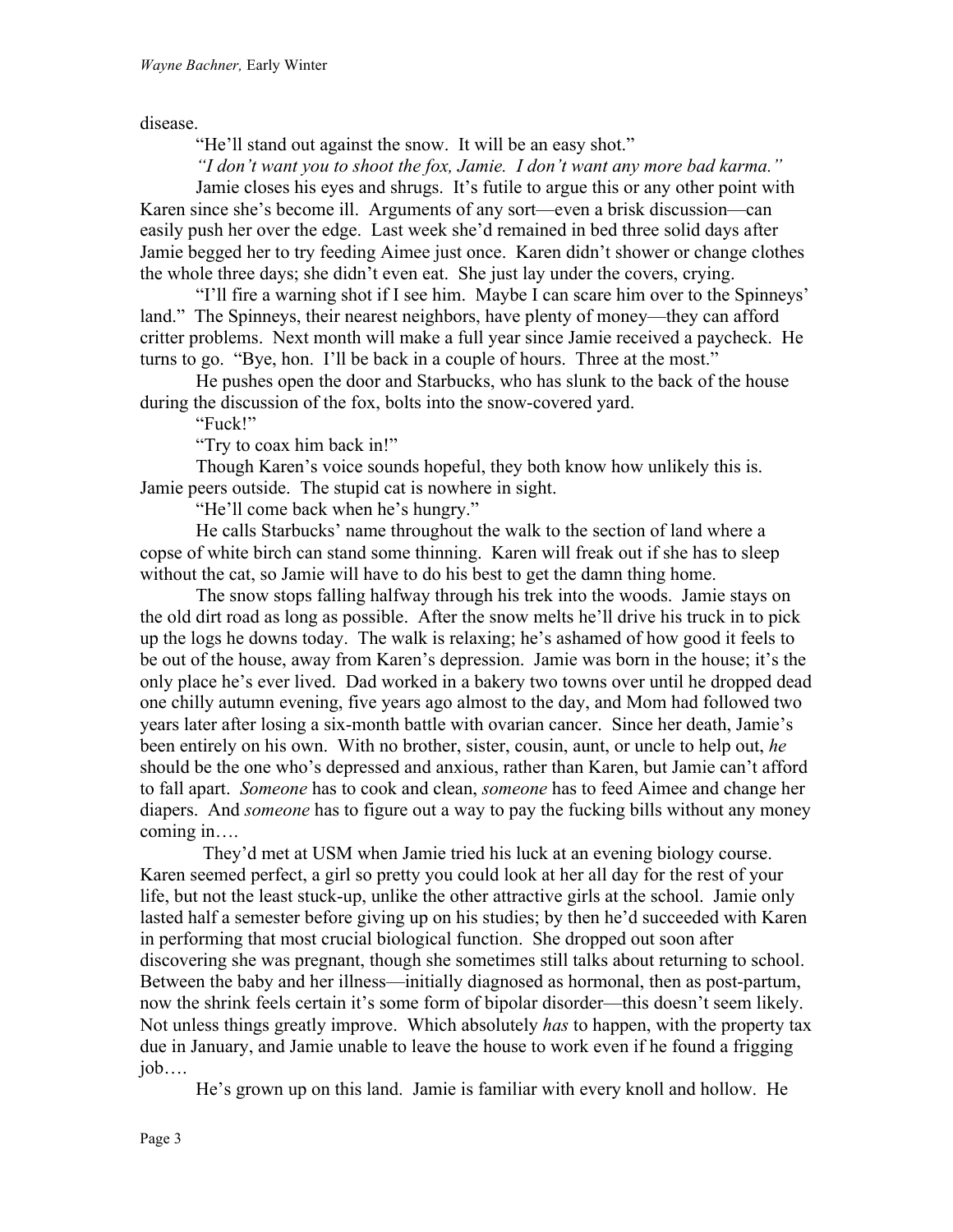tips his gun when he passes the spot where he shot his first deer, and stops to reflect at the thick circle of mountain laurel behind which he did it for the first time with Debby Spinney. She'd been two years younger, but a whole lot more experienced. Those were carefree, happy days, days he'd love to have back. Jamie's glad for Aimee—having a child ensures the fragile family line will continue—but what kind of life can they give her when they can't even feed themselves without assistance from the state? Karen had found herself pregnant at the worst possible time, just days after Jamie was laid off.

Dan assured him there'd be plenty of work once spring came around, work that never materialized. The economy sucks everywhere in Maine; before Karen's suicide attempt Jamie would drive to Bangor and beyond in search of employment. Despite excellent references and above average construction skills, nothing panned out. Karen assures him she won't do it again, but he knows better than to rely on her word. Last month the shrink added a mood stabilizer to the mix; if the new pill works Jamie will return to looking for work. If it doesn't, he has no idea what he'll do. Maybe rob a fucking bank….

A flash of red catches his eye. Jamie lays the heavy chainsaw down in the snow and shoulders his gun. Recalling his promise to Karen, he hesitates then raises the sight half an inch. The fox leaps into a nearby thicket and is gone before he can get off the shot.

"Bastard!" Jamie picks up the saw and continues on his way. He could have had the fox easy. If any other chickens go missing he'll feel stupid for having listened to his wife.

In the next hour he downs a dozen trees. The chainsaw whines as he cleans off the side branches and cuts the trunks into four-foot logs. After a few minutes work he's thoroughly soaked in sweat. Jamie strips down to his tee shirt to complete the job. When he's done, he relaxes a few minutes before hauling the logs through the woods to stack them neatly in the road where they'll be easy to find when he returns with the truck. The sun's still clouded over and the sweat covering his body is cold by the time he decides he'd better return to the house. All he can think of is how great a hot shower will feel. Then Jamie remembers the power is out and there isn't going to be a shower. A cup of tea brewed on his Coleman will have to do until CMP gets around to fixing the line.

It's possible of course the power's restored while he's been out cutting wood; possible but unlikely. Jamie's no optimist; he hates getting his hopes up. The sting of disappointment that usually follows hurts too goddamn much. These early snowfalls are the worst; they catch the trees still laden with leaves and snap more branches than otherwise would break. The radio had warned of power outages throughout New England—the electricity could be out an entire week, something that's happened before. Power or no, Jamie prays Karen's doing better when he returns to the house. Her illness makes his own frustration that much more difficult to endure.

Throughout the walk back he calls Starbucks' name, but doesn't get a single glimpse of him. The lazy cat likes to eat every couple of hours and may already be home. If not, Karen will insist Jamie go out again to look for him, and Jamie will be stuck searching the snowy woods for hours, even in the dark. He'll have to do it; he has to do everything he can to keep Karen from going over the edge. The memory of her limp body after the overdose still haunts him. The new pills aren't supposed to be lethal even if taken all at once.